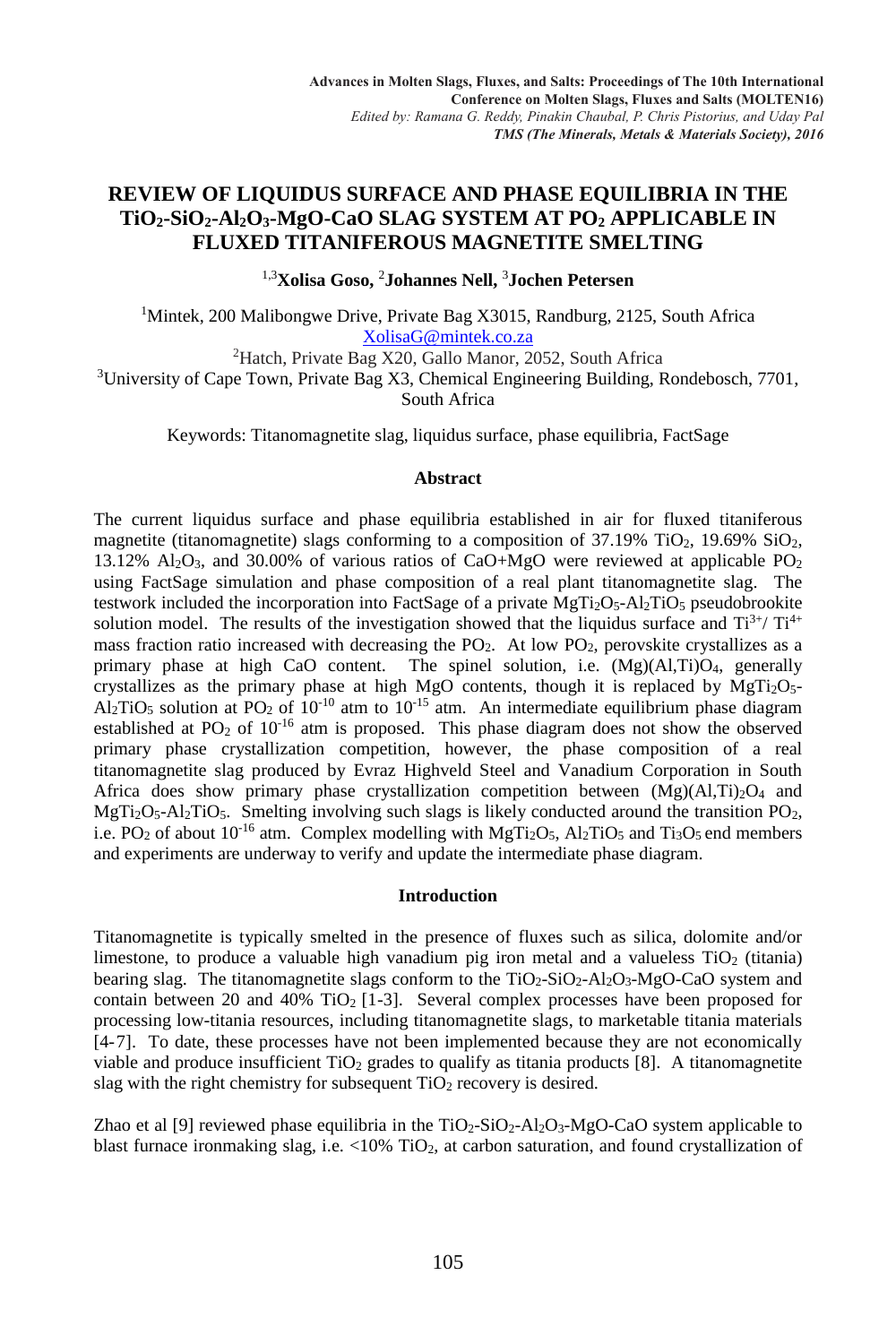reduced titanium species  $(Ti^{3+})$  in the pseudobrookite primary phase. Jochens et al [10] established an equilibrium phase diagram in an air atmosphere (referred to henceforth as "current phase diagram") for titanomagnetite slags that conform to a composition:  $19.69\%$  SiO<sub>2</sub>, 13.12%  $A<sub>12</sub>O<sub>3</sub>$ , 37.19% TiO<sub>2</sub> and 30.00% of various ratios of CaO+MgO. This is shown in Figure 1. The composition is typical of a slag produced from dolomite-fluxed smelting of South Africa's Bushveld Complex titanomagnetite. The primary phases in the phase diagram are perovskite  $(CaTiO<sub>3</sub>)$  and a pseudobrookite solid solution  $(MgTi<sub>2</sub>O<sub>5</sub>-Al<sub>2</sub>TiO<sub>5</sub>)$  at high CaO and MgO, respectively [10]. As a consequence of the current phase diagram having been established in air, the presence of reduced titanium species such as  $Ti^{3+}$  reported by Zhao et al [9] are not included in the work of Jochens et al [10]. This is relevant since titanomagnetite slag is produced under very reducing conditions rather than in air.

The focus of the current study was thus to use FactSage thermochemical modelling software[11] to review the equilibrium phase diagram, produced by Jochens et al  $[10]$ , at a range of PO<sub>2</sub> applicable to fluxed reductive smelting of titanomagnetite. This involved thermodynamic modeling for the development of a private  $MgTi<sub>2</sub>O<sub>5</sub>-Al<sub>2</sub>TiO<sub>5</sub>$  solid solution database on FactSage, as well as the employment of the FactSage software to build on the work of Jochens et al  $[10]$  by implementing applicable PO<sub>2</sub> in the same slag compositions. The scope of work also included the examination of a real plant titanomagnetite slag composition.



Figure 1: Equilibrium phase diagram in air for the slag system:  $TiO<sub>2</sub> = 37.19\%$ ,  $SiO<sub>2</sub> = 19.69\%$ , and  $Al_2O_3 = 13.12$ , at varying proportions of CaO (30-%0) and MgO (0-30%)

#### Thermodynamic modelling

The latest version of FactSage (7.0) used in the current work contains data for all the essential compounds, including pseudobrookite-type compounds such as karrooite  $(MgTi<sub>2</sub>O<sub>5</sub>)$  and tialite  $(A<sub>2</sub>TiO<sub>5</sub>)$ . However,  $A<sub>2</sub>TiO<sub>5</sub>$  was not modelled as a component in the custom pseudobrookite solution. A private pseudobrookite solution database for  $MgTi<sub>2</sub>O<sub>5</sub>$ -Al<sub>2</sub>TiO<sub>5</sub> therefore needed to be developed and subsequently incorporated into FactSage. In this first stage of the multi-stage study, although it is expected to be an important endmember under reducing conditions, Ti3O<sub>5</sub> was not modelled as a component of the private  $MgTi<sub>2</sub>O<sub>5</sub>-Al<sub>2</sub>TiO<sub>5</sub>$  solution.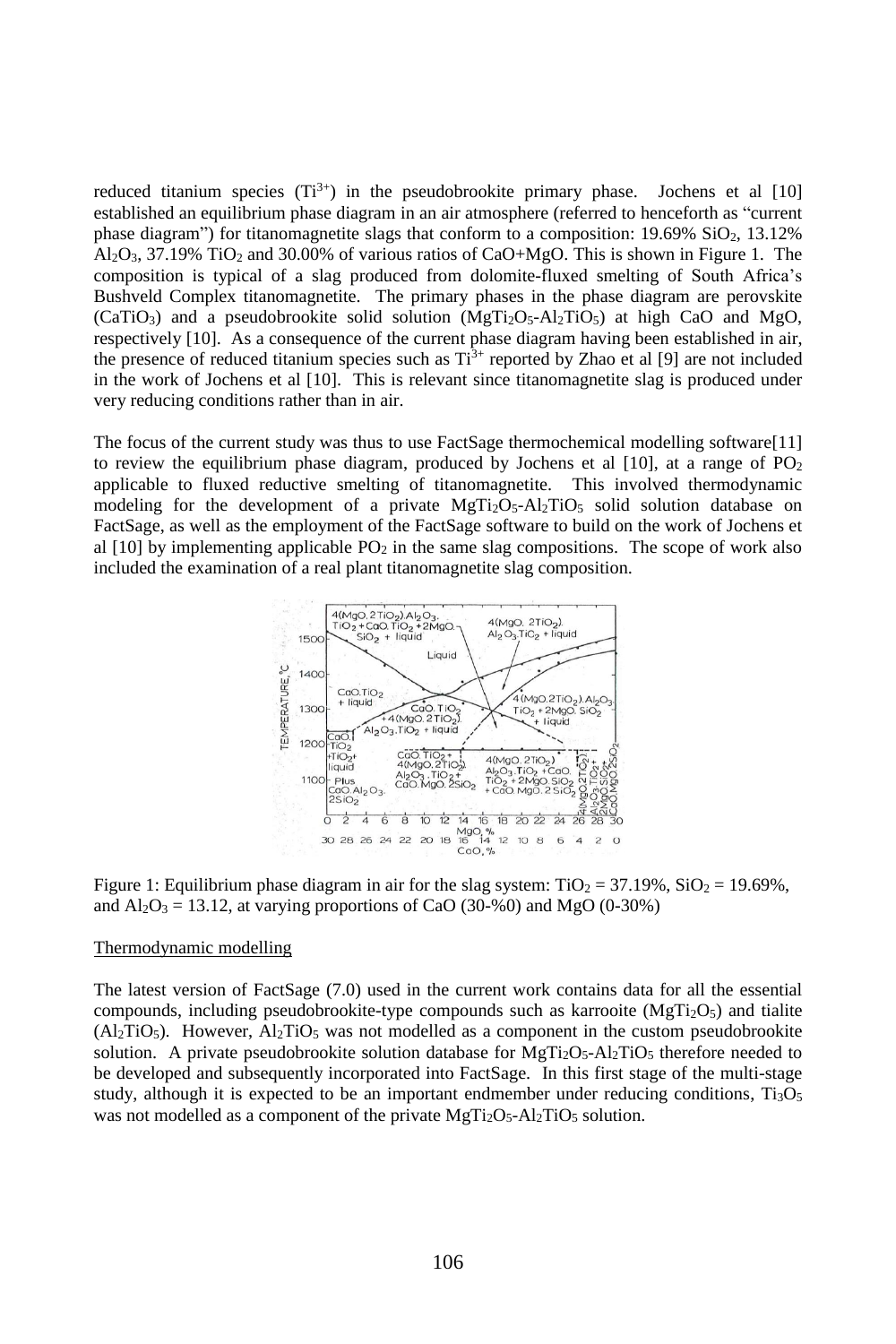In the development of the private  $MgTi_2O_5$ -Al<sub>2</sub>TiO<sub>5</sub> solid solution database, regular or non-ideal mixing of the respective pseudobrookite-type compounds was adopted to describe the thermodynamic properties of the solid solution [12]. The MgTi<sub>2</sub>O<sub>5</sub>-Al<sub>2</sub>TiO<sub>5</sub> solid solution is considered to be composed of cationic sublattices A and B, and an anionic  $(O<sup>2</sup>)$  sublattice C. A random distribution of  $Mg^{2+}$ ,  $Ti^{4+}$  and  $Al^{3+}$  in the cationic sublattices at high temperatures is assumed  $[12-15]$ . The current modelling of MgTi<sub>2</sub>O<sub>5</sub>-Al<sub>2</sub>TiO<sub>5</sub> followed a successful approach implemented by previous researchers in modelling related pseudobrookite-type solutions [16, 17]. The same model is adopted in which the  $MgTi<sub>2</sub>O<sub>5</sub>-Al<sub>2</sub>TiO<sub>5</sub>$  solution is taken as  $(Mg_{1-x}^{2+}Al_x^{3+})_A(Ti_{2-x}^{4+}Al_x^{3+})_B O_5$ .  $(1-x)$  and x represent the overall mole fractions of MgTi<sub>2</sub>O<sub>5</sub> and  $A1_2TiO_5$ , respectively. The  $MgTi_2O_5-A1_2TiO_5$  solution is assumed to consist of four endmembers, namely: the real component  $MgTi<sub>2</sub>O<sub>5</sub>$ , and three pseudocomponents  $Al<sub>3</sub>O<sub>5</sub>$ ,  $AITi<sub>2</sub>O<sub>5</sub><sup>+</sup>$ , and MgAl<sub>2</sub>O<sub>5</sub><sup>2</sup>. The molar Gibbs energy of the solution is given by the following expression [16, 17]:

$$
G = (1 - x) \left(\frac{2 - x}{2}\right) G_{MgT_{k}O_{s}}^{0} + x \left(\frac{x}{2}\right) G_{A_{k}O_{s}}^{0} + x \left(\frac{2 - x}{2}\right) G_{A_{l}T_{k}O_{s}}^{0}
$$
  
+ 
$$
(1 - x) \left(\frac{x}{2}\right) G_{MgA_{k}O_{s}}^{0} - T\Delta S^{ideal} + G^{E}
$$
 (1)

The thermodynamic properties of all compounds listed in Table 1 (from Pelton et al [17] and the FactSage compound database [11]) are considered to be the most reliable estimates of the true data. In equation (2),  $G_{MgTi,0,\zeta}^{0}$  for the real component is obtained from Table 1.

Table 1. Thermodynamic properties of the reviewed compounds

| $H\left( Jmol^{-1} \right) = A + \int C_P dT$ | $S\left( Jmol^{-1}K^{-1} \right) = B + \int_{0}^{L} (C_p / T) dT$                                                                               |  |
|-----------------------------------------------|-------------------------------------------------------------------------------------------------------------------------------------------------|--|
|                                               | $C_p \left( Jmol^{-1}K^{-1} \right) = a + b \left( 10^{-3} \right) T + c \left( 10^5 \right) T^{-2} + dT^{-1/2} + e \left( 10^8 \right) T^{-3}$ |  |

|                                        | $A = Enthalpy$ | $B = Entropy$ | а         | h       | c         | d         | е         |
|----------------------------------------|----------------|---------------|-----------|---------|-----------|-----------|-----------|
| $TiO2(s)$ (298-2130 K)                 | -944750        | 50.460        | 77.838    |         | $-33.678$ |           | 4.0294    |
| $Ti_2O_3(\beta)^a(470-2115 \text{ K})$ | -1519375       | 80.529        | 169.96    |         | 16.096    | $-750.22$ | $-15.655$ |
| $MgO(s)$ (298-3098 K)                  | $-601500$      | 26.951        | 61.110    |         | $-6.2115$ | $-296.20$ | 0.0584    |
| $Al_2O_3(s)$ (1200-2327 K)             | $-1656864$     | 52.300        | $-787.52$ | 0.06588 | 2638.2    |           | 0.0007    |
| $MgTi2O5(s)$ (298-1930 K)              | -2504887       | 137.34        | 232.58    |         | $-56.608$ | $-755.50$ | 5.8214    |
| $Al2TiO5(s)$ (298-2500 K)              | -2577174       | 128.45        | 249.29    |         | $-48.061$ | $-1350.1$ | 5.1603    |

The combination of the pseudocomponents is such that the solid solution is always electrically neutral. The pure  $Al_2TiO_5$  compound is thus assumed to be an ideal equimolar mixture of  $Al_3O_5$ and AlTi<sub>2</sub>O<sub>5</sub><sup>+</sup>, as is demonstrated by the following expression [16, 17]:

$$
G_{A_2TiO_5}^0 = \frac{1}{2} \Big( G_{A_1O_5^-}^0 + G_{AIT_2O_5^+}^0 \Big) + 2RT \ln \Big( \frac{1}{2} \Big)
$$
 (2)

The value of  $G^0_{A\&TIO_5}$  is also obtained from Table 1. The Gibbs energies of the components and pseudocomponents of the solid solution are further related by the following exchange reaction:

$$
\left(Mg^{2+}\right)_{A}\left(T_{2}^{4+}\right)_{B}O_{5}+\left(Al^{3+}\right)_{A}\left(Al_{2}^{3+}\right)_{B}O_{5}^{-}=\left(Al^{3+}\right)_{A}\left(T_{2}^{4+}\right)_{B}O_{5}^{+}+\left(Mg^{2+}\right)_{A}\left(Al_{2}^{3+}\right)_{B}O_{5}^{2-}\quad(3)
$$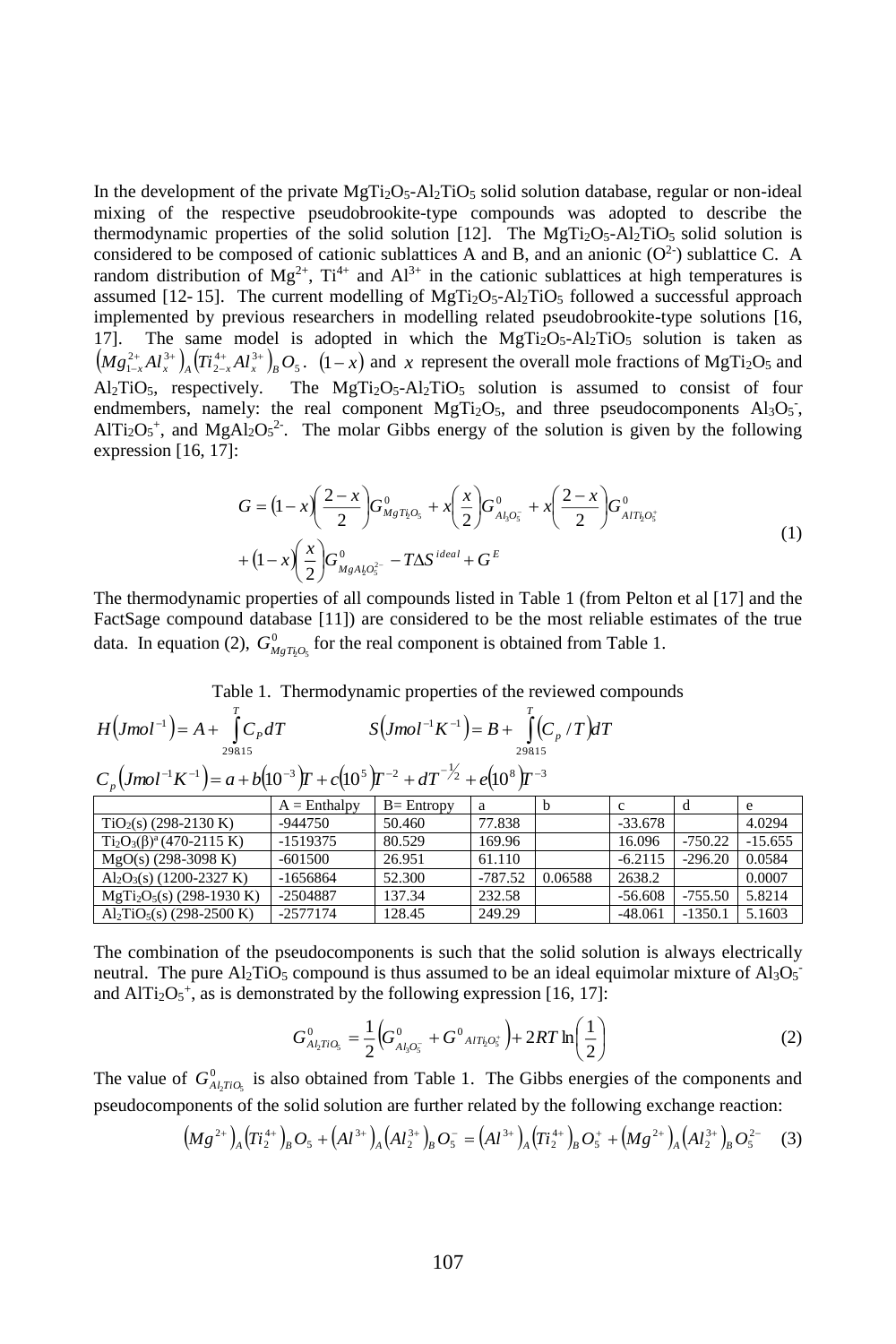$$
\Delta G_{MgT_2O_5 - A L T I O_5} = a' + b'T = G_{AIT_2O_5^+}^0 + G_{MgA_2O_5^-}^0 - G_{MgT_2O_5}^0 - G_{A_2O_5^-}^0
$$
\n<sup>(4)</sup>

*a*' and *b*' are the adjustable empirical parameters of the model [16]. The standard Gibbs energy of one of the three pseudocomponents may be assigned an arbitrary value, followed by calculation of the other two from equations  $(2)$  and  $(4)$  and substitution into equation  $(1)$ . The Gibbs energies of the four endmembers are then expressed in terms of the Gibbs energies of real components MgT<sub>i2</sub>O<sub>5</sub> and Al<sub>2</sub>TiO<sub>5</sub> [16, 17]. In equation (1), an additional excess Gibbs energy term,  $G<sup>E</sup>$ , was included to account for solution non-ideality and is given as [17]:

$$
GE = c(1-x)(x)(2-x)/2
$$
 (5)

where c is an empirical parameter. According to this expression, one binary interaction exists between  $Mg^{2+}$  and  $Al^{3+}$  on the A-sublattice when the B-sublattice is occupied by Ti<sup>4+</sup>.

The thermodynamic model information generated here was incorporated into the FactSage software in order to produce a private MgTi<sub>2</sub>O<sub>5</sub>-Al<sub>2</sub>TiO<sub>5</sub> solution database. To achieve this, the Gibbs energy expressions of the four respective endmembers and the  $G<sup>E</sup>$  data were entered into the Gibbs energy minimization system (Compound Energy Formalism (CEF)) and the Redlich-Kister polynomial in FactSage to account for the ideal and the excess mixing respectively.

#### **Methodology**

The FactSage predictions were completed using the compositions and conditions that were used during the development of the current phase diagram. In this study, the  $PO<sub>2</sub>$  was varied between air or 0.21 atm (used by Jochens et al  $[10]$ ) and  $10^{-16}$  atm, a PO<sub>2</sub> deduced from the Ellingham diagram for the reduction of  $V_2O_3$  to metallic V at a titanomagnetite smelting operational temperature of 1500 $\degree$ C (an estimate, as the operational PO<sub>2</sub> is of course not exclusively driven by the  $PO<sub>2</sub>$  for V metallization). The modelling was conducted using the FactSage customary search databases, i.e. pure solids database FactPS and oxides database FToxid, as well as the private MgTi2O5-Al2TiO5 solid solution database developed according to the above procedure. The phase equilibria and thermodynamic data relating to the titanomagnetite slags were plotted using the 'Phase Diagram' and 'Equilib' modules of the FactSage software.

The phase composition of a real plant titanomagnetite slag, viz. slag produced at Evraz Highveld Steel and Vanadium Corporation in South Africa (EHSV), was determined using Zeiss EVO® MA15 scanning electron microscope (SEM) coupled with a Bruker energy dispersive spectroscopy (EDS). The phase composition of the real slag was then evaluated against the phase equilibria in the current and proposed equilibrium phase diagrams.

#### **Results and discussions**

The current equilibrium phase diagram, as well as the FactSage predictions, was selected to cover a range of titanomagnetite slag compositions that are likely to be achieved with fluxing with limestone, dolomite or magnesite. As the first task of the current work, FactSage was used to reproduce the current phase diagram shown in Figure 1 [10]. The simulated phase equilibria (Figure 2) show that the liquidus temperature of the slags change from 1540°C at 30% CaO and 0% MgO to 1480°C at 0% CaO and 30% MgO, passing through a minimum of 1305°C at 20% CaO and 10% MgO. In terms of the liquidus surface, the current and simulated phase diagrams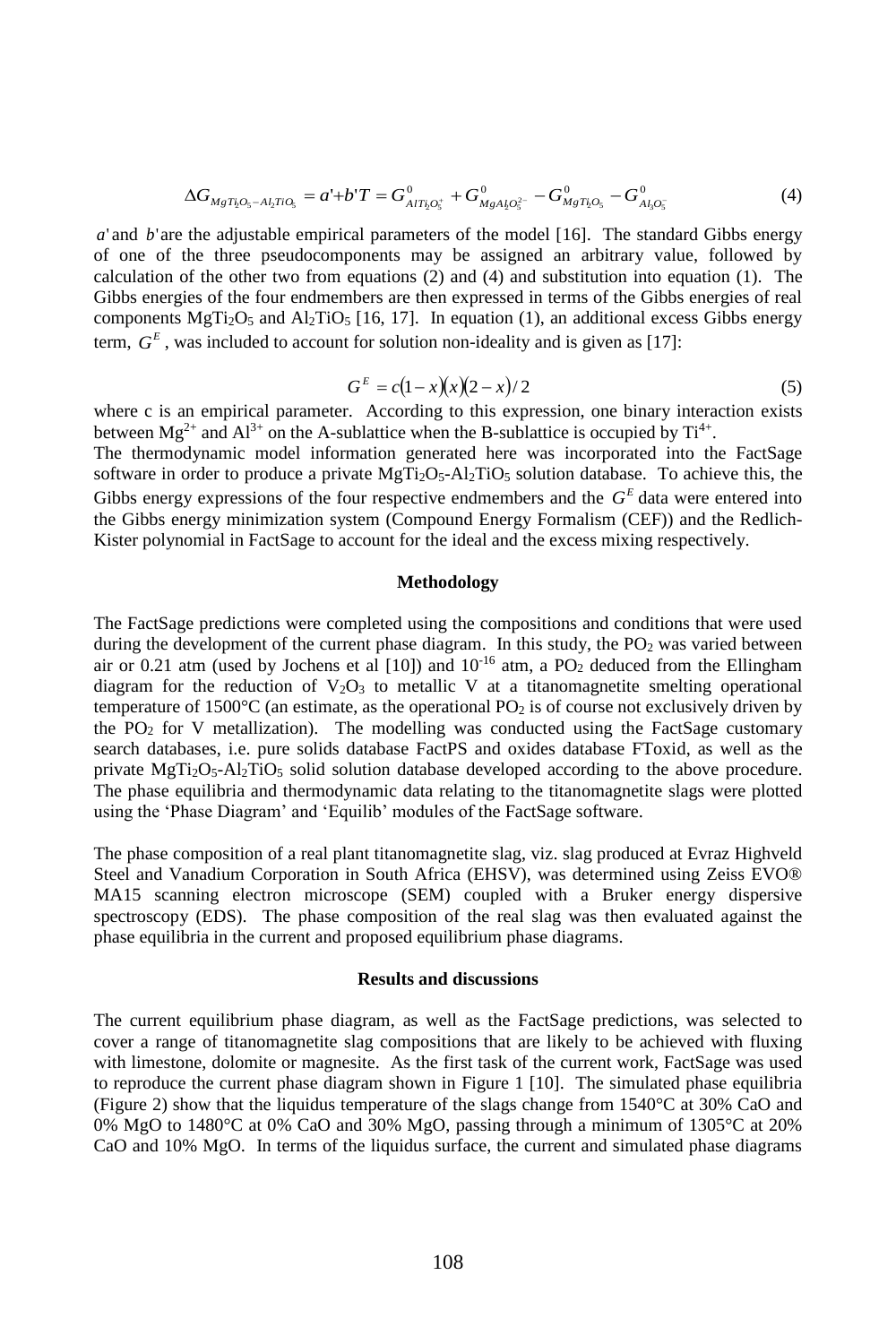are fairly comparable. In terms of the phase equilibria, it appears that at high CaO levels there is agreement that  $CaO.TiO<sub>2</sub>$  is the primary phase. However there is a difference at higher MgO levels in that the FactSage simulation suggests that the primary phase is generally a titania spinel, a solid solution of  $(Mg)(A1,Ti)_{2}O_{4}$  and  $(MgA1_{2}O_{4}-MgTi_{2}O_{4})$ , followed by  $Mg_{2}SiO_{4}$  (or  $MgTi_{2}O_{5}$ - $A1_2TiO_5$  at 3%CaO and 27%MgO and above), with MgTi<sub>2</sub>O<sub>5</sub>-Al<sub>2</sub>TiO<sub>5</sub> forming as a ternary phase. This is in contrast with the current phase diagram, which shows that the primary phase is a pseudobrookite-type solid solution with stoichiometry  $4MgTi<sub>2</sub>O<sub>5</sub>$ -Al<sub>2</sub>TiO<sub>5</sub>. Thus, with dolomite flux alone,  $4MgTi<sub>2</sub>O<sub>5</sub> - Al<sub>2</sub>TiO<sub>5</sub> crystallizes as a primary phase, followed by forsterite$  $(Mg_2SiO_4)$  with no prediction of the formation of the spinel. For the purpose of studying the effect of  $PO_2$  on the titanomagnetite slag liquidus surface and phase equilibria, the simulated phase diagram was accepted as a true reflection of phase equilibria of fluxed titanomagnetite slags in air.



Figure 2: Simulated equilibrium phase diagram at  $PO_2 = 0.21$  atm for the slag system: TiO<sub>2</sub> =  $37.19\%$ ,  $SiO_2 = 19.69\%$ , and  $Al_2O_3 = 13.12$ , at varying proportions of CaO (30-%0) and MgO (0-30%)

# Effect of  $PO<sub>2</sub>$  on liquidus surface and phase equilibria

The effect of  $PO<sub>2</sub>$  on the liquidus surface of titanomagnetite slags was studied across the compositional range investigated by Jochens et al [10]. Figure 3 shows the liquidus temperatures plotted as a function of CaO/MgO ratio, i.e. MgO where CaO =  $30$ -MgO, under varying PO<sub>2</sub> concentrations. It appears that the liquidus surface in the  $TiO<sub>2</sub>-SiO<sub>2</sub>-Al<sub>2</sub>O<sub>3</sub>-M<sub>2</sub>O-CaO$  system with a composition comparable to a fluxed titanomagnetite slag increases with decreasing the PO2. This observation concurs with the findings of Nityanand et al [18] who studied the effect of  $TiO<sub>2</sub>$  additions and PO<sub>2</sub> on liquidus temperatures of some CaO-Al<sub>2</sub>O<sub>3</sub> melts, and found that at low  $PO<sub>2</sub>$  and high  $TiO<sub>2</sub>$  contents there is a continuous increase of the liquidus temperatures.

The effect of  $PO_2$  was investigated further on the dolomite-fluxed titanomagnetite slag composition, which falls in the spinel primary phase field and is currently operated by EHSV. Figure 4 shows the changes of liquidus temperatures as a function of PO<sub>2</sub> at fixed composition of the slag. It appears that the spinel generally crystalizes as a primary phase, except at  $PO<sub>2</sub>$  of between  $10^{-10}$  and  $10^{-15}$  atm where the primary phase is a pseudobrookite solution.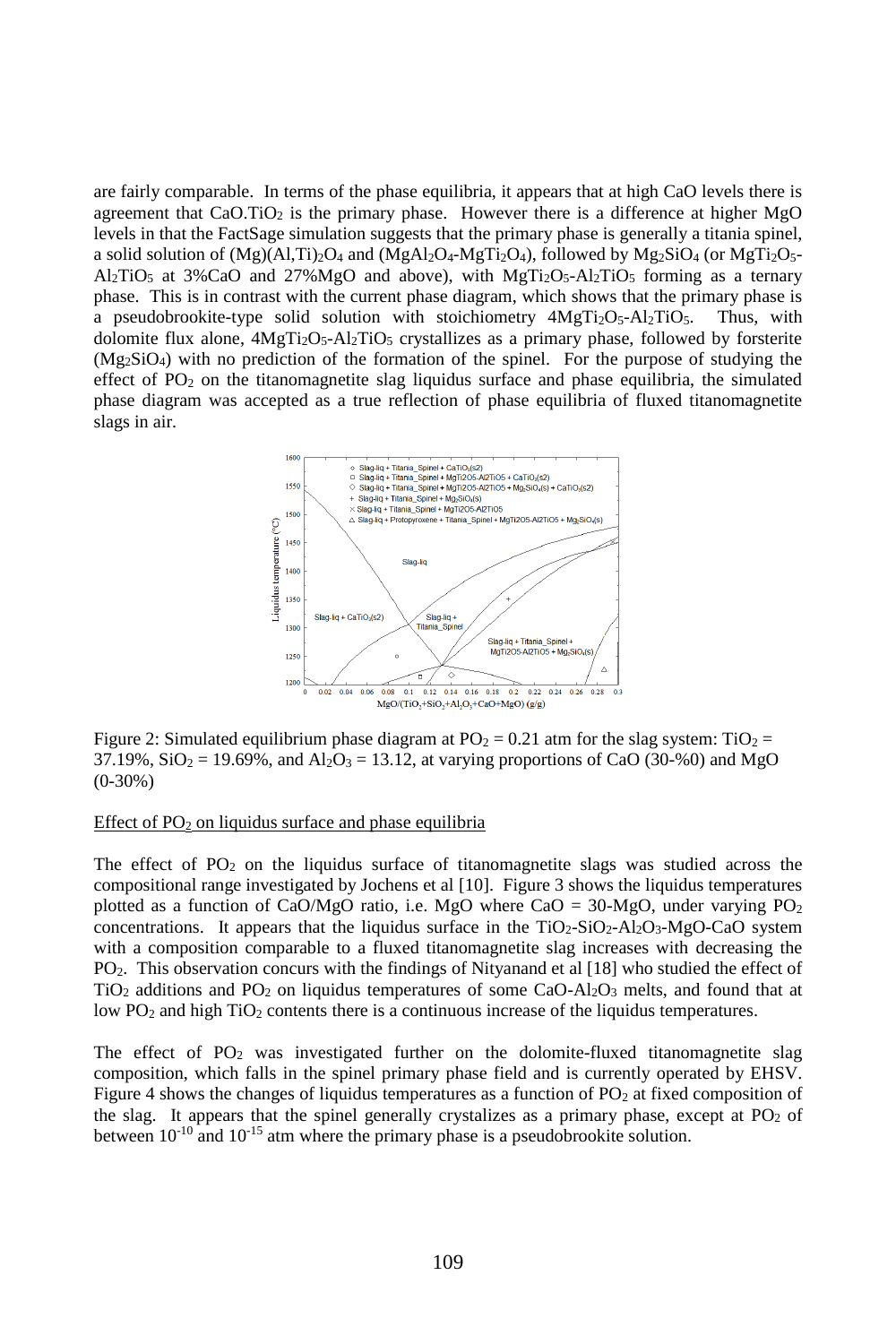Oxidized titanium species, i.e.  $Ti^{4+}$ , are readily reduced to lower-oxidation-state titanium species when subjected to high temperature reducing conditions applicable to ironmaking processes [9]. The reduction of the  $Ti<sup>4+</sup>$  has the potential of affecting the phase equilibria. In the present work, the effect of  $PO_2$  on the phase equilibria was simulated by monitoring the reduction of titanium species. Figure 5 shows the  $Ti^{3+}/ Ti^{4+}$  mass fraction ratio, i.e. the measure of the reduction of Ti species in the molten slag, plotted as a function of PO<sub>2</sub> in the range of 0.21 atm to  $10^{-16}$  atm. The results predict an increase in  $Ti^{3+}/ Ti^{4+}$  mass fraction ratio with decreasing PO<sub>2</sub>. This implies that by decreasing PO<sup>2</sup> to the range applicable in titanomagnetite smelting, the phase equilibria of the slag will diverge from the phase equilibria developed by Jochens et al [10].



Figure 3: Effect of  $PO<sub>2</sub>$  on the liquidus surface of the titanomagnetite slag of the composition:  $TiO<sub>2</sub> = 37.19$  g,  $SiO<sub>2</sub> = 19.69$  g and  $Al<sub>2</sub>O<sub>3</sub> = 13.12$  g, with varying proportions of CaO (30-0 g) and MgO (0-30 g)



Figure 4: Effect of  $PO_2$  on the liquidus surface and phase equilibria of the (dolomite) fluxed titanomagnetite slag with the composition:  $TiO<sub>2</sub> = 37.19$  g,  $SiO<sub>2</sub> = 19.69%$ , and  $Al<sub>2</sub>O<sub>3</sub> = 13.12%$ ,  $MgO = 14%$  and  $CaO = 16%$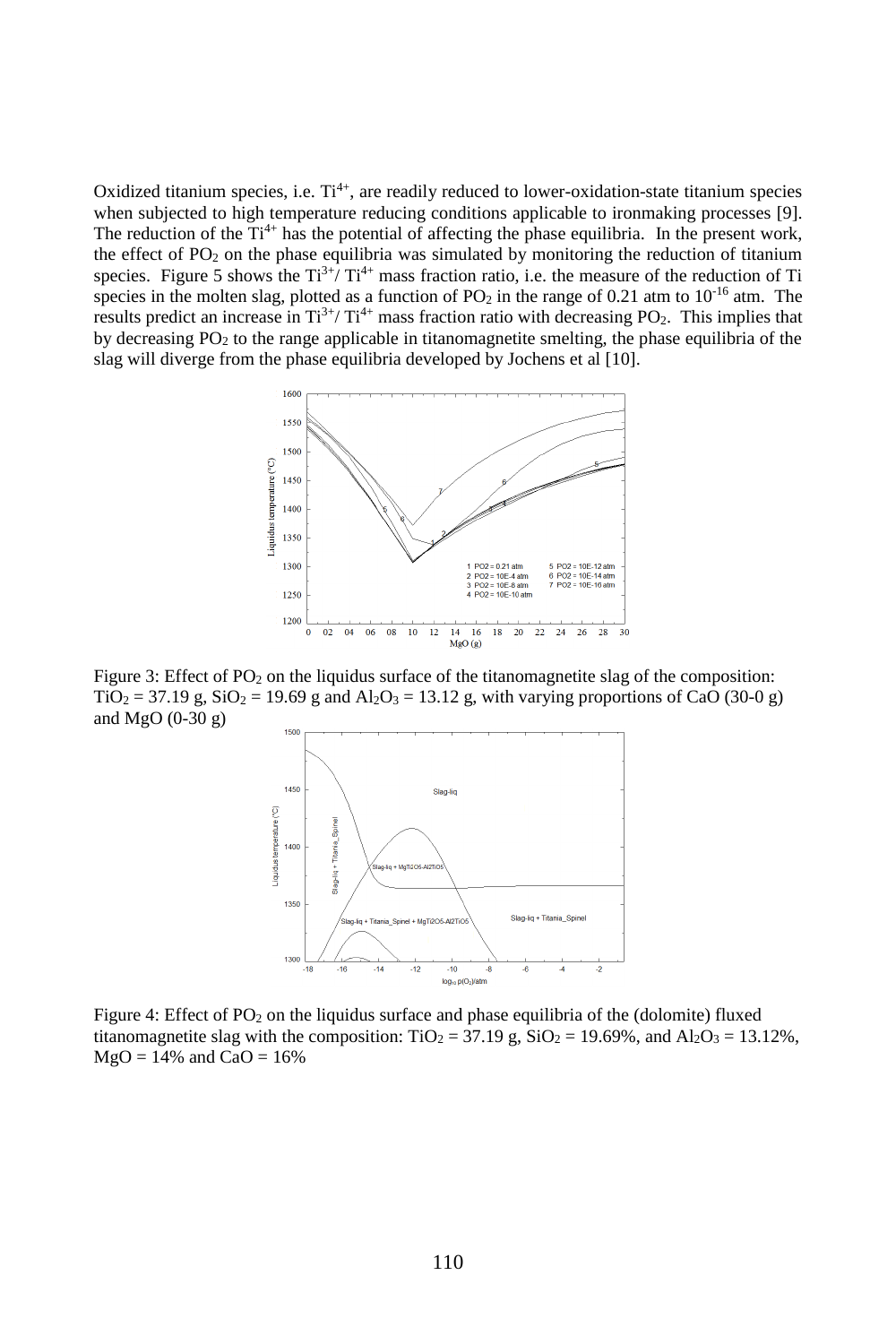

Figure 5: Effect of  $PO<sub>2</sub>$  on the titanium reduction in the fluxed titanomagnetite slag with the composition: TiO<sub>2</sub> = 37.19 g, SiO<sub>2</sub> = 19.69%, and Al<sub>2</sub>O<sub>3</sub> = 13.12%, MgO = 14% and CaO = 16%

# Proposed equilibrium phase diagram for titanomagnetite slags

Figure 6 is proposed as a revised intermediate equilibrium phase diagram for predicting phase compositions of fluxed titanomagnetite slags that conform to a typical composition: 37.19%  $TiO<sub>2</sub>$ , 19.69%  $SiO<sub>2</sub>$ , 13.12%  $Al<sub>2</sub>O<sub>3</sub>$ , and 30.00% of various ratios of CaO+MgO. The proposed equilibrium phase diagram shows that the liquidus surface of titanomagnetite slags varies around an average liquidus temperature of 1570 $\degree$ C in the composition range of 30% CaO and 0% MgO to 0% CaO and 30% MgO, passing through a minimum of 1370°C at 20% CaO and 10% MgO. It appears that at high CaO levels, the primary phase to crystallize is perovskite  $(CaO.TiO<sub>2</sub>)$ , whereas at high MgO levels, the primary phase is a spinel solid solution, i.e.  $(Mg)(A,IT)O<sub>4</sub>$ . The proposed equilibrium phase diagram does not show the possible competition between primary phases, i.e.  $(Mg)(Al, Ti)O<sub>4</sub>$  and  $MgTi<sub>2</sub>O<sub>5</sub>-Al<sub>2</sub>TiO<sub>5</sub>$ , that was observed previously. Modelling with  $Ti<sub>3</sub>O<sub>5</sub>$  as a component of MgTi<sub>2</sub>O<sub>5</sub>-Al<sub>2</sub>TiO<sub>5</sub> together with experimentation are required to verify and update the proposed liquidus surface and phase equilibria.



Figure 6: Proposed intermediate equilibrium phase diagram developed at  $PO<sub>2</sub>$  of  $10<sup>-16</sup>$  atm for the fluxed titanomagnetite slags that conform to the reviewed composition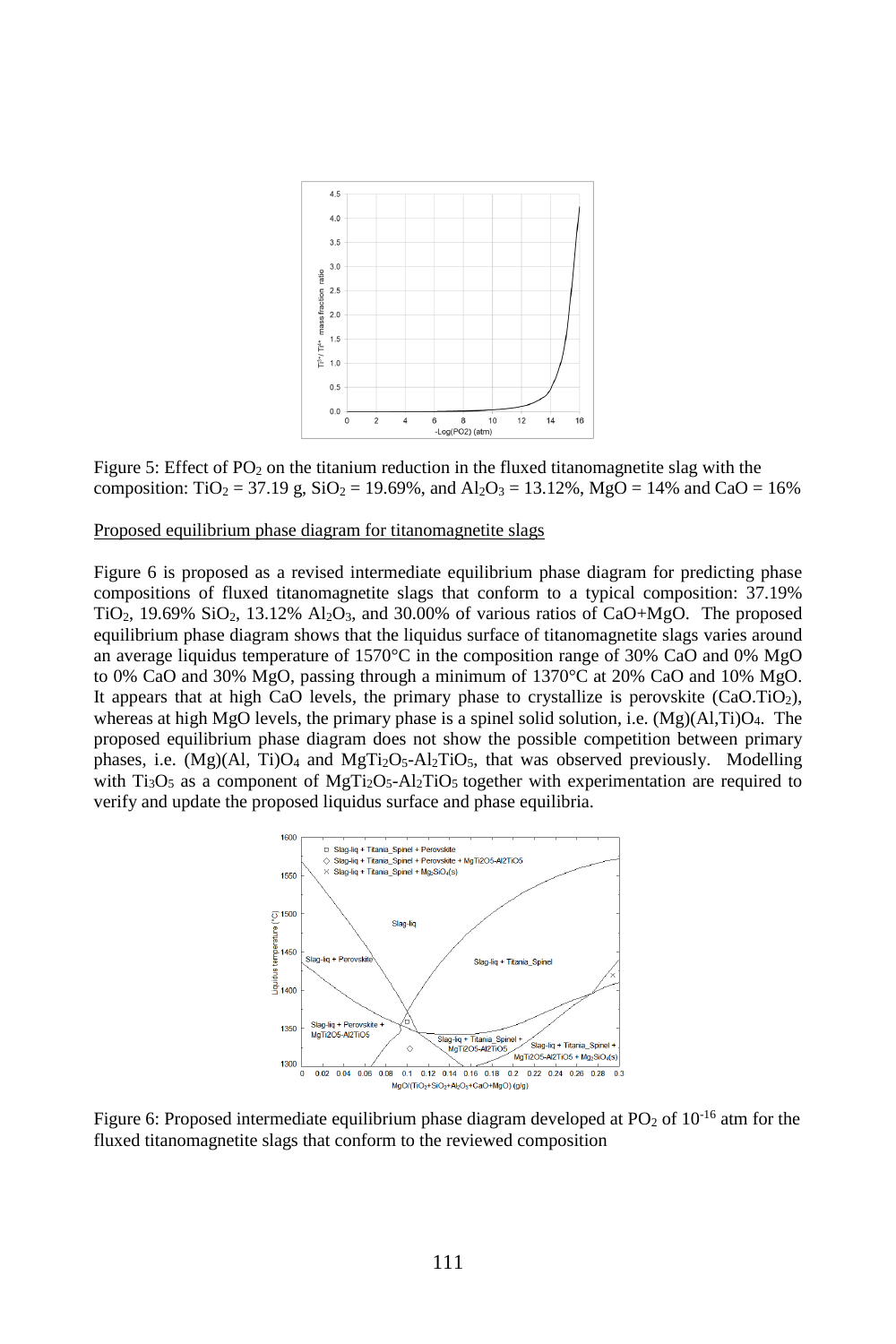# Phase composition of a real plant titanomagnetite slag

The phase composition data of a real plant titanomagnetite slag using the dolomite-fluxed slag produced by EHSV as a case study were required to examine the ability of the proposed phase diagram to predict the phase compositions of fluxed titanomagnetite slags. The phase composition results of the EHSV titanomagnetite slag are shown in Figure 7. The intensities and shapes of the crystals of pseudobrookite  $(MgTi<sub>2</sub>O<sub>5</sub>-Al<sub>2</sub>TiO<sub>5</sub>)$  and spinel  $[(Mg)(AI,Ti)O<sub>4</sub>]$  phases in the real EHSV slag suggest that any of the two phases could have crystallized first directly from liquid phase. From this data, it is still not clear which of the two phases is a primary phase.

The real EHSV titanomagnetite slag is produced under reducing conditions, which are essential for vanadium metallization. According to Ellingham diagrams, the vanadium metallization  $PO<sub>2</sub>$ of about  $10^{-16}$  atm at 1500°C is near to the transition for crystallization of the (Mg)(Al,Ti)O<sub>4</sub> and  $MgTi<sub>2</sub>O<sub>5</sub>-Al<sub>2</sub>TiO<sub>5</sub> primary phases as shown in Figure 4. The EHSV phase composition concurs$ with the proposed phase diagram in Figure 6 in terms of spinel primary crystallization; however, the phase diagram does not predict the possibility of  $MgTi<sub>2</sub>O<sub>5</sub>$ -Al<sub>2</sub>TiO<sub>5</sub> crystallizing first.

|    |      |                                | um               |      |                  | 21       |     | 110 um |                 |
|----|------|--------------------------------|------------------|------|------------------|----------|-----|--------|-----------------|
|    | MgO  | Al <sub>2</sub> O <sub>3</sub> | SiO <sub>2</sub> | CaO  | TiO <sub>2</sub> | $V_2O_5$ | FeO | Total  | <b>Phases</b>   |
| 9  | 0.2  | 0.4                            | 0.0              | 39.7 | 55.3             | 0.3      | 0.0 | 95.9   | Perovskite      |
| 10 | 0.1  | 0.2                            | 0.1              | 39.6 | 55.8             | 0.1      | 0.0 | 95.9   | Perovskite      |
| 11 | 18.0 | 11.3                           | 30.5             | 18.5 | 15.3             | 0.3      | 0.3 | 94.2   | Non-crystalline |
| 12 | 13.9 | 8.2                            | 38.7             | 22.1 | 12.6             | 0.1      | 0.2 | 95.8   | Non-crystalline |
| 13 | 28.9 | 60.6                           | 0.1              | 0.0  | 11.3             | 1.7      | 0.3 | 102.9  | Spinel          |
| 14 | 28.9 | 63.0                           | 0.2              | 0.1  | 8.0              | 2.3      | 0.2 | 102.7  | Spinel          |
| 15 | 9.4  | 2.0                            | 0.7              | 1.0  | 81.6             | 0.3      | 0.6 | 95.6   | Pseudobrookite  |
| 16 | 8.9  | 2.1                            | 0.3              | 0.7  | 82.3             | 1.1      | 0.2 | 95.6   | Pseudobrookite  |
| 17 | 5.8  | 2.7                            | 0.1              | 0.2  | 90.3             | 0.2      | 0.1 | 99.4   | Pseudobrookite  |
| 18 | 9.3  | 1.8                            | 0.3              | 0.3  | 86.6             | 1.9      | 0.0 | 100.2  | Pseudobrookite  |
| 19 | 0.2  | 0.3                            | 0.1              | 39.5 | 56.1             | 0.0      | 0.1 | 96.3   | Perovskite      |
| 20 | 10.5 | 9.7                            | 34.8             | 23.4 | 16.7             | 0.1      | 0.2 | 95.4   | Non-crystalline |
| 21 | 9.6  | 10.1                           | 34.3             | 23.9 | 18.6             | 0.4      | 0.2 | 97.1   | Non-crystalline |
| 22 | 28.1 | 65.2                           | 0.3              | 0.1  | 7.9              | 0.7      | 0.4 | 102.7  | Spinel          |
| 23 | 27.6 | 62.5                           | 0.5              | 0.2  | 9.2              | 1.4      | 0.4 | 101.8  | Spinel          |

Figure 7: Typical backscattered electron images and EDS analysis results (mass%) of a titanomagnetite slag produced by EHSV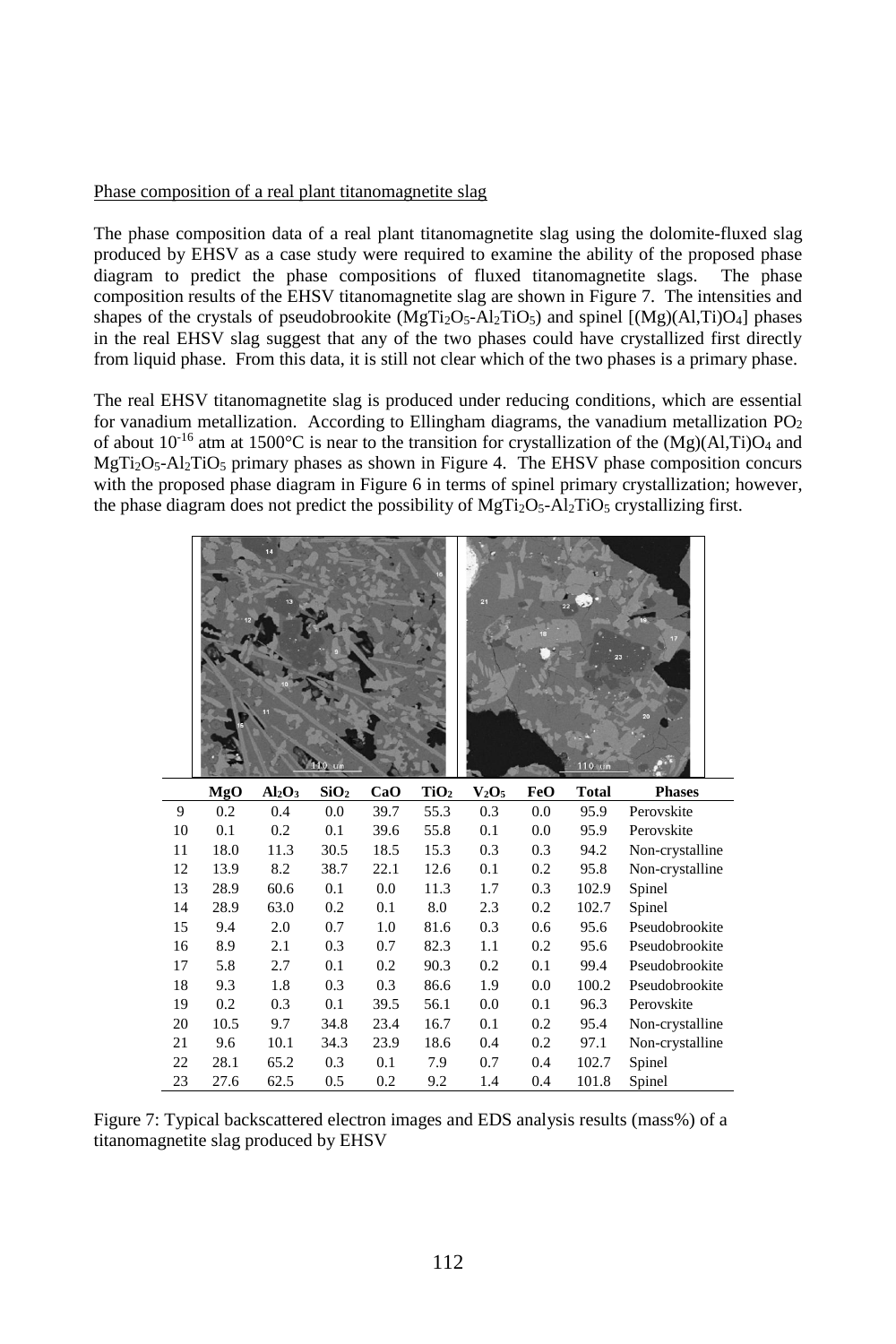#### **Conclusions**

The following conclusions can be made:

j

- Liquidus temperature and  $\text{Ti}^{3+}/\text{Ti}^{4+}$  mass fraction ratio, i.e. the reduction of Ti species, of compositionally-matching titanomagnetite slags both increase with decreasing  $PO<sub>2</sub>$
- At higher MgO concentrations, the spinel generally crystallizes as the primary phase, whereas at  $\overline{PO_2}$  of between about  $10^{-10}$  and  $10^{-15}$  atm the primary phase may be a pseudobrookite-type solution.
- The proposed intermediate equilibrium phase diagram of titanomagnetite slags with the applicable chemical compositions is as shown in Figure 6.
- When dolomite-fluxed smelting is conducted at  $PO_2$  of about  $10^{-16}$  atm, the primary phase is either a spinel or a pseudobrookite. This scenario was observed experimentally in the phase composition of the titanomagnetite slag produced by EHSV.

More complex modelling with MgTi<sub>2</sub>O<sub>5</sub>, Al<sub>2</sub>TiO<sub>5</sub> and Ti<sub>3</sub>O<sub>5</sub> endmembers together with experimental measurements are underway to verify and update the intermediate phase diagram generated in the present work. The liquidus surface and phase equilibria at various  $TiO<sub>2</sub>$  grades should be investigated further to cover a wide range of titanomagnetite resources.

#### **Acknowledgment**

The authors wish to thank the following for their inputs: A.D. Pelton, M.W. Erwee and A. Corfield. Financial support of Mintek is greatly appreciated.

## **References**

<sup>1.</sup> L. Zhang, L.N. Zhang, M.Y. Wang, T.P. Lou, Z.T. Sui, and J.S. Jang, "Effect of perovskite phase precipitation on viscosity of Ti-bearing blast furnace slag under the dynamic oxidation condition", *Journal of crystalline solids,* 352 (2006), 123-129.

<sup>2.</sup> B.F. Kelly, "Ironmaking at BHP New Zealand Steel Limited, Glenbrook, New Zealand", *Australasian Mining and Metallurgy, The Sir Maurice Mawby Memorial Volume,* 1 (1993), 348- 353.

<sup>3.</sup> W.S. Steinberg, W. Geyser, and J. Nell, "The history and development of the pyrometallurgical processes at Evraz Highveld Steel and Vanadium", *Southern African Institute of Mining and Metallurgy* (2011), 63-76.

<sup>4.</sup> D.S. Van Vuuren, and G.T. Tshilombo, "Nitriding of ilmenite and high-grade slag fines", *Journal of the South African Institute of Mining and Metallurgy* (2011), 173-181.

<sup>5.</sup> J.H. Becker, "Recovery of titanium from titanium bearing materials". *United States Patent 7258847*, (2002)*,* (Accessed on 2015-10-26).

<sup>6.</sup> O.A. Fouad, "Upgrading of a low – grade titanium slag by sulphation roasting technique to produce synthetic rutile", *Acta Metallurgical Slovaca, 11(1)* (2005), 14-24.

<sup>7.</sup> L. Zhang, L.N. Zhang, M.Y. Wang, G.Q. Li, and Z.T. Sui, "Recovery of titanium compounds from molten Ti-bearing blast furnace slag under the dynamic oxidation condition", *Minerals Engineering,* 20 (2007), 684-693.